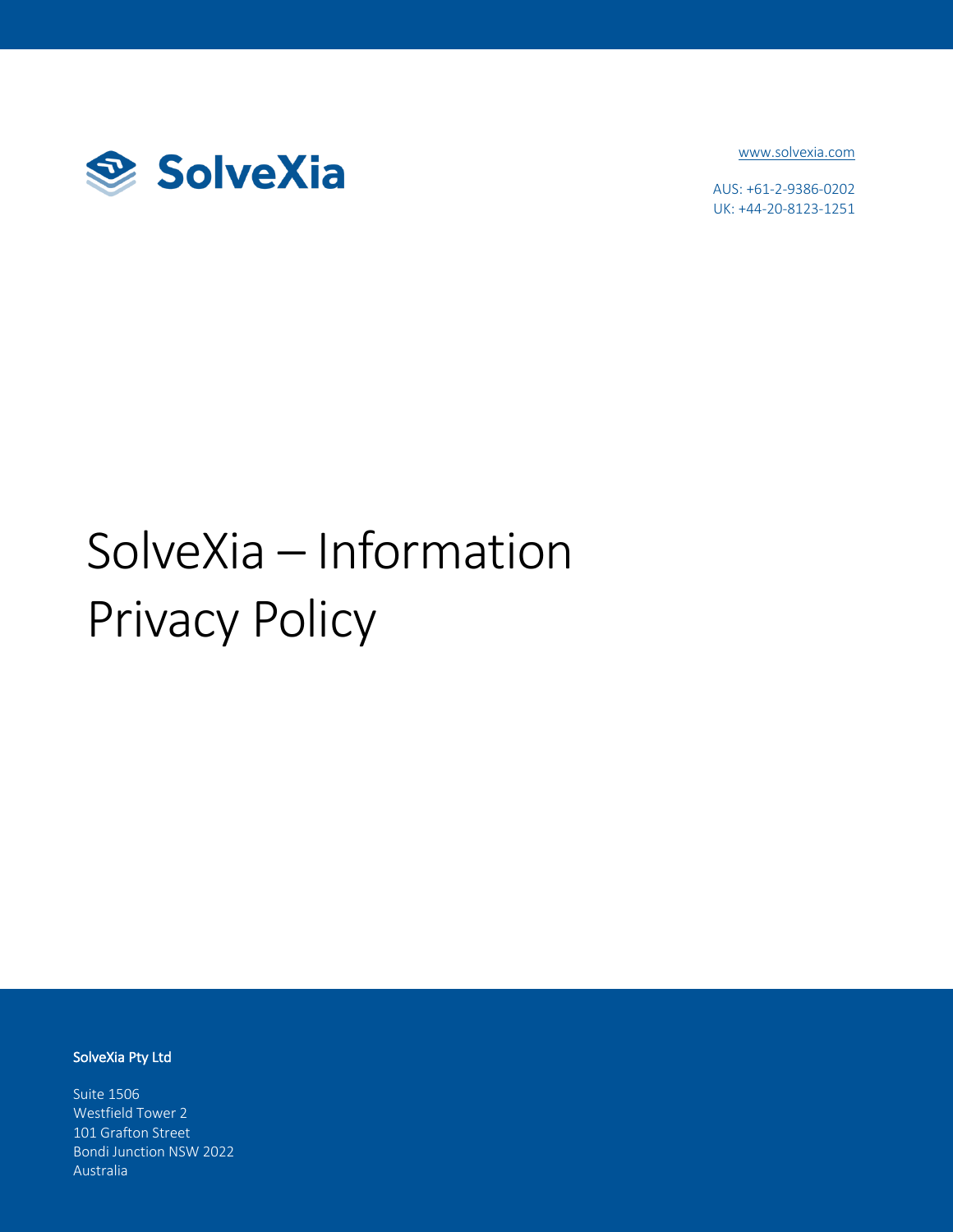#### **Table of Contents**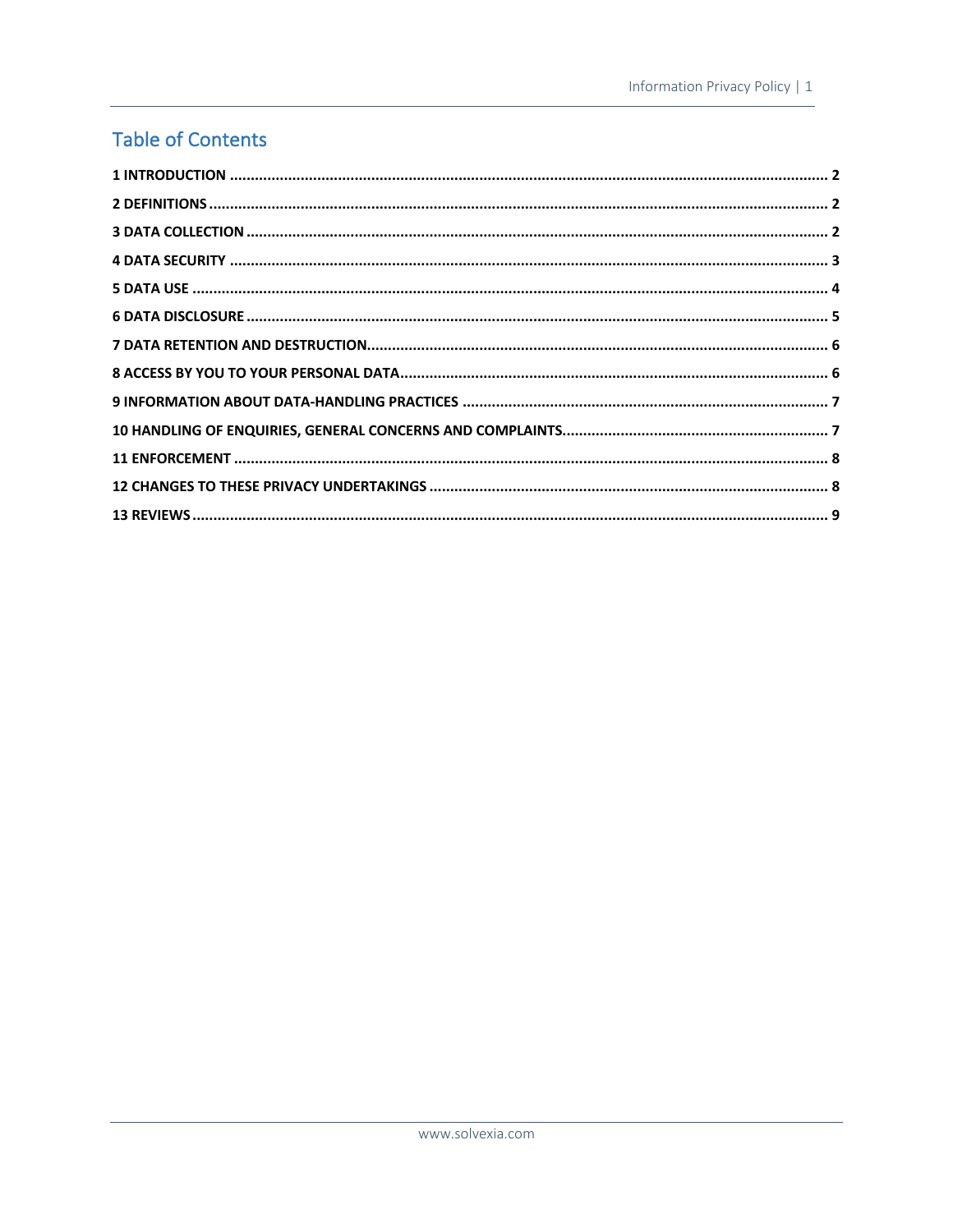# 1 Introduction

This policy statement provides a set of undertakings by SolveXia Pty Ltd with regard to the collection, security, use and handling, disclosure, retention, destruction and enforcement of information that has the potential to identify an individual. It has been designed to provide a high standard of privacy for clients of SolveXia Pty Ltd.

# 2 Definitions

SolveXia means all employees, subcontractors and associates operating on SolveXia Pty Ltd's behalf.

Your Data means data that is capable of being associated with you, whether or not it includes an explicit identifier such as your name or customer number. In particular, it encompasses all data that SolveXia is capable of correlating with you, using such means as server-logs and cookiecontents.

Your Data does not refer to data that can no longer be associated with you. This includes aggregated data that does not and cannot identify the individuals whose data is included in the aggregation.

Consent means your concurrence with an action to be taken by SolveXia. Consent may be express or implicit, but in either case must be informed and freely-given.

# 3 Data Collection

SolveXia undertakes to collect Your Data by means that are:

- fair;
- legal; and
- transparent.

If you visit SolveXia's web-site, your web-browser automatically discloses, and SolveXia's webserver automatically logs, the following information: the date and time, the IP address from which you issued the request, the type of browser and operating system you are using, the URL of any page that referred you to the page, the URL you requested and whether your request was successful. This data may or may not be sufficient to identify you.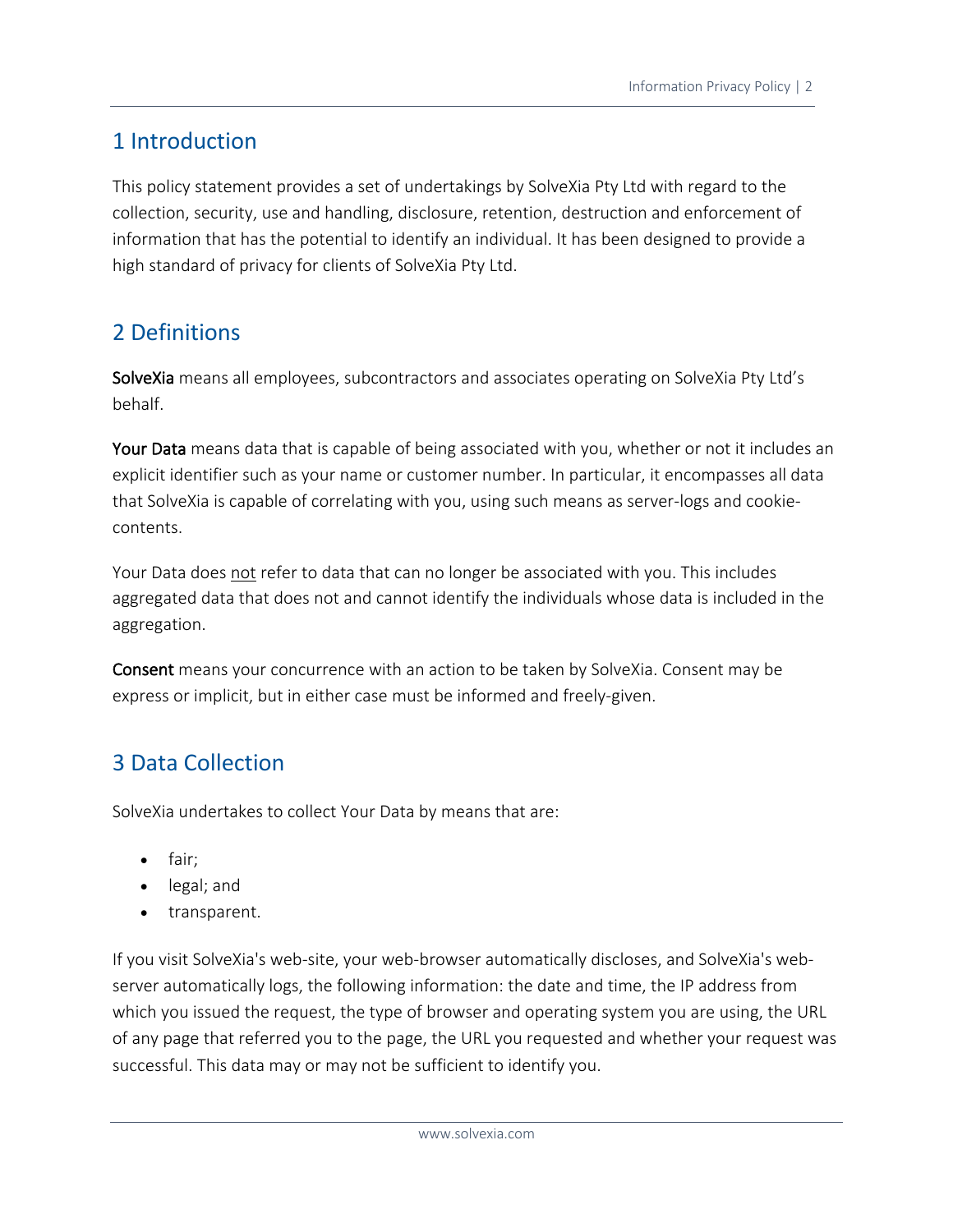Any additional data that you provide, e.g. in a web-form, may also be logged. This data may or may not be sufficient to identify you.

Any additional data that your web-browser automatically provides may also be logged. This will be the case, for example, if your browser has previously been requested to store data on your computer in 'cookies' and submits them each time you request a web-page within a particular domain (such as SolveXia.com). This data may or may not be sufficient to identify you.

If you disclose personal data to SolveXia in conjunction with an identifier such as your name or your credit-card details, SolveXia will collect Your Data. Moreover, any data that becomes available to SolveXia through any of the means described in the preceding paragraphs may be able to be associated with that identifier and hence become Your Data.

Subject to the qualifications immediately below, SolveXia undertakes to collect Your Data from you and not from other parties. This undertaking is qualified as follows:

- where SolveXia reasonably considers that the protection of its financial interests requires that it gathers Your Data from other sources or from additional sources. This applies in particular where SolveXia has a lending exposure to you and seeks information about your creditworthiness;
- where SolveXia reasonably considers that its capability to deliver quality services to you will be materially enhanced by gathering Your Data from other sources. This applies in particular to consumer profile data.

Where SolveXia collects Your Data from sources other than you, it undertakes:

- to do so only by legal means;
- to do so only with your Consent; and
- to declare to you what sources it uses and under what circumstances.

SolveXia undertakes to declare the purpose of collection in a manner which is clear and meaningful and to avoid vague, highly inclusive statements such as 'to support our operations'.

#### 4 Data Security

SolveXia undertakes to store Your Data in a manner that ensures security against unauthorised access, alteration or deletion, at a level commensurate with its sensitivity.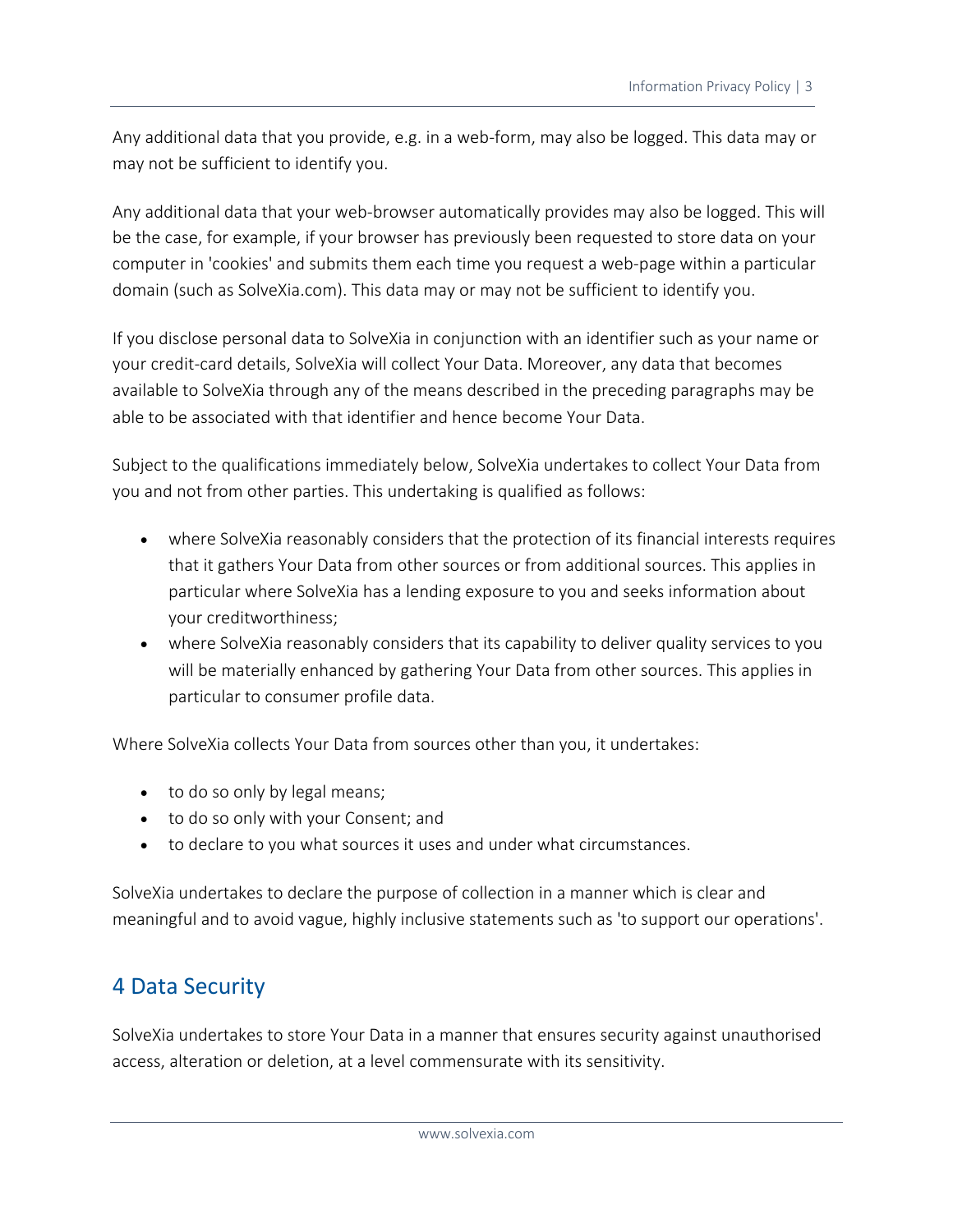SolveXia undertakes to store Your Data only in jurisdictions where data protections are at least equivalent to those required under the OECD Guidelines.

SolveXia undertakes to transmit Your Data in a manner that ensures security against unauthorised access, alteration or deletion, at a level commensurate with its sensitivity.

SolveXia undertakes to implement appropriate measures to ensure security of Your Data against inappropriate behaviour by SolveXia's staff-members and contractors. These include:

- training for staff in relation to privacy;
- access control, to limit access to Your Data to those staff and contractors who have legitimate reasons to access it;
- particularly in the case of sensitive data, audit trails of accesses, including the identities of staff and contractors accessing the data;
- reminders to staff and contractors from time to time about the importance of data privacy and the consequences of inappropriate behaviour;
- declaration of appropriately strong sanctions that are to be applied in the event of inappropriate behaviour
- clear communication of policies and sanctions; and
- processes to audit, to investigate and to impose sanctions.

# 5 Data Use

Use refers to the application of Your Data by any part of SolveXia, or any staff-member or contractor of SolveXia in the course of their work.

SolveXia undertakes to use Your Data only for:

- the purposes for which it was collected;
- such other purposes as are subsequently agreed between SolveXia and You;
- such additional purposes as may be required by law. In these circumstances, SolveXia will take any reasonable steps available to it to communicate to You that the use has occurred, unless it is precluded from doing so by law; and
- such additional purposes as are authorised by law (in particular to protect SolveXia's interests, e.g. if it believes on reasonable grounds that You have failed to fulfil your undertakings to SolveXia or have committed a breach of the criminal law).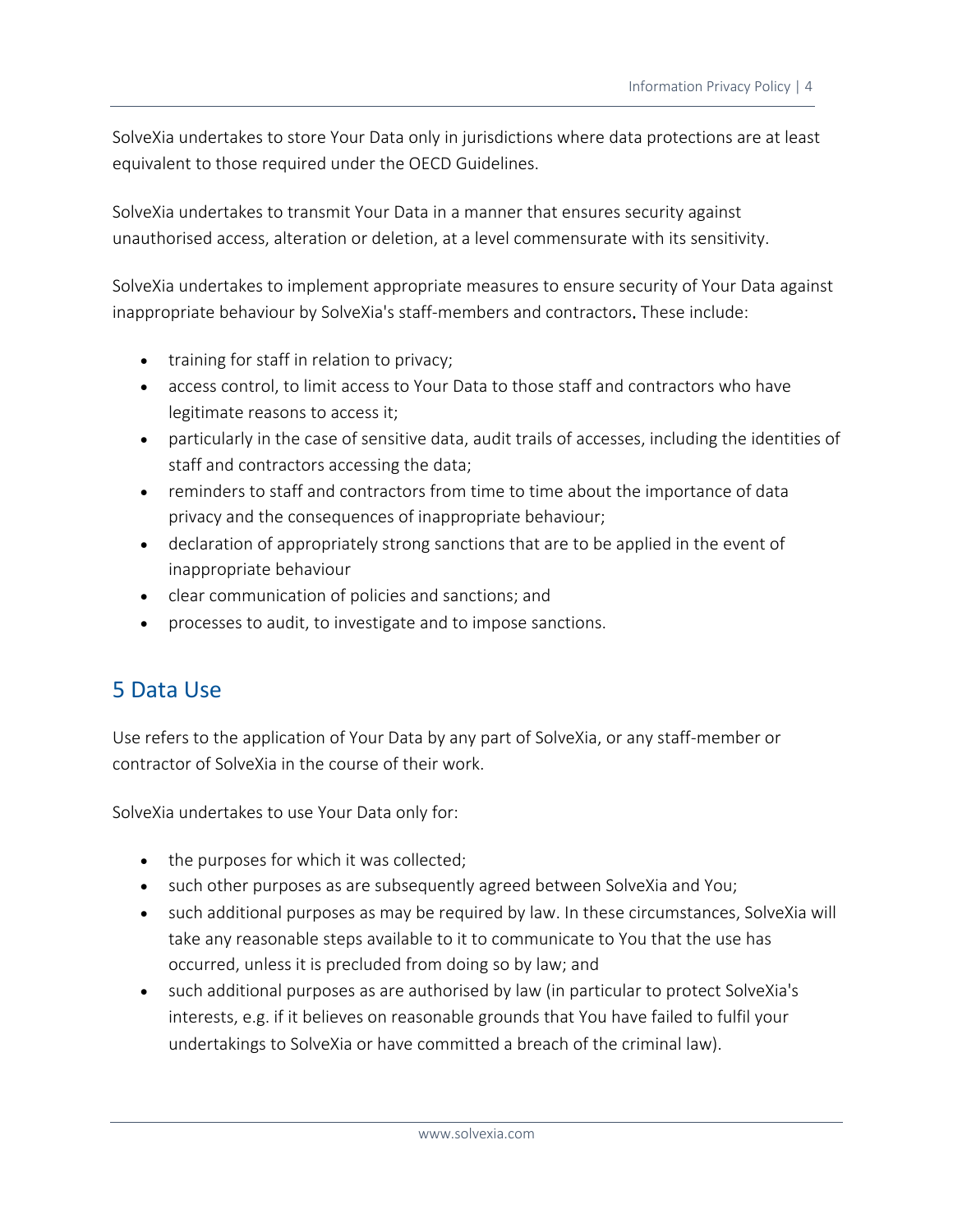SolveXia undertakes to use Your Data only if it has demonstrable relevance to the particular use to which it is being put.

SolveXia undertakes to use Your Data in such a manner as to take into account the possibility that it is not of sufficient quality for the purpose, e.g. because it is inaccurate, out-of-date, incomplete or out-of-context.

#### 6 Data Disclosure

Disclosure refers to making Your Data available to any party other than SolveXia and You. The term disclosure may include many different conditions of data transfer, including selling, renting, trading, sharing and giving.

SolveXia undertakes to disclose Your Data only under the following circumstances:

- in the course of business being conducted between You and SolveXia, where disclosure is necessary to a contractor, such as a transport company. Where Your Data is disclosed in this way, SolveXia undertakes to exercise control over SolveXia's contractors to ensure that their actions are compliant with these Terms;
- in other circumstances that are directly implied by the purpose agreed between You and SolveXia at the time of data collection or subsequently. Where Your Data is disclosed in this way, SolveXia undertakes to exercise control over SolveXia's contractors to ensure that their actions are compliant with these Terms;
- with your consent, or at your request;
- where required by law, such as a provision of a statute, or a court order such as a search warrant or subpoena. In these circumstances, SolveXia will take any reasonable steps available to it to communicate to You that the disclosure has occurred, unless it is precluded from doing so by law;
- where permitted by law (e.g. the reporting of suspected breach of the criminal law to a law enforcement agency; and in an emergency, where SolveXia believes on reasonable grounds that the disclosure of Your Data will materially assist in the protection of the life or health of some person), provided that SolveXia will apply due diligence to ensure that the exercise of the permission is justifiable.

In all cases, SolveXia undertakes to disclose only such of Your Data as is necessary in the particular circumstances.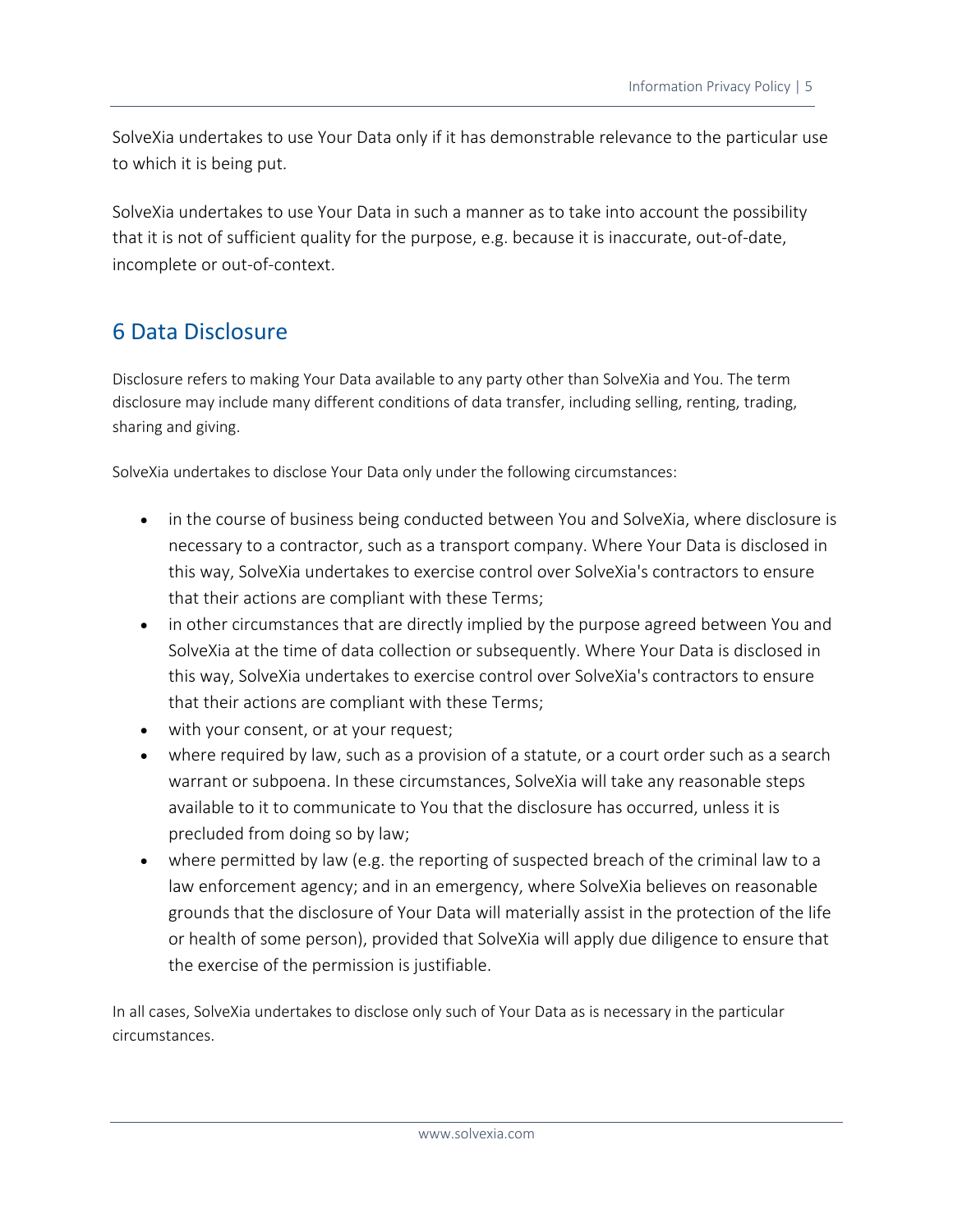### 7 Data Retention and Destruction

Subject to the qualifications immediately below, SolveXia undertakes:

- to retain Your Data only as long as is consistent with its purpose; and
- to destroy Your Data when its purpose has expired, and to do so in such a manner that Your Data is not subsequently capable of being recovered.

This undertaking is qualified as follows:

- Your Data may be retained in SolveXia's logs, backups and audit trails within short-term retention cycles that are devised to protect the company's operations. In such cases, Your Data will be destroyed in accordance with those cycles;
- Your Data may be retained beyond the expiry of its purpose if that is required by law, such as a provision of a statute, or a court order such as a search warrant or subpoena, or a warning by a law enforcement agency that delivery of a court order is imminent. In these circumstances, SolveXia:
	- o will take any reasonable steps available to it to communicate to You that Your Data is being retained, unless it is precluded from doing so by law; and
	- o will only retain Your Data while that provision is current, and will then destroy Your Data;
- Your Data may be retained beyond the expiry of its purpose if it is authorised by law (in particular to protect SolveXia's interests, e.g. if it believes on reasonable grounds that You have failed to fulfil your undertakings to SolveXia or have committed a breach of the criminal law). In these circumstances, SolveXia will only retain Your Data while that situation is current, and will then destroy Your Data.

# 8 Access by You to Your Personal Data

SolveXia undertakes to provide you with access to Your Data, subject to only such conditions and processes as are reasonable in the circumstances. In particular, SolveXia undertakes to enable access:

- conveniently;
- without unreasonable delay; and
- without cost.

SolveXia undertakes to establish and operate identity authentication protections for access to Your Data that are appropriate to its sensitivity, but practical. This may involve some inconvenience; for example, relatively straightforward procedures may be involved in order to provide you with access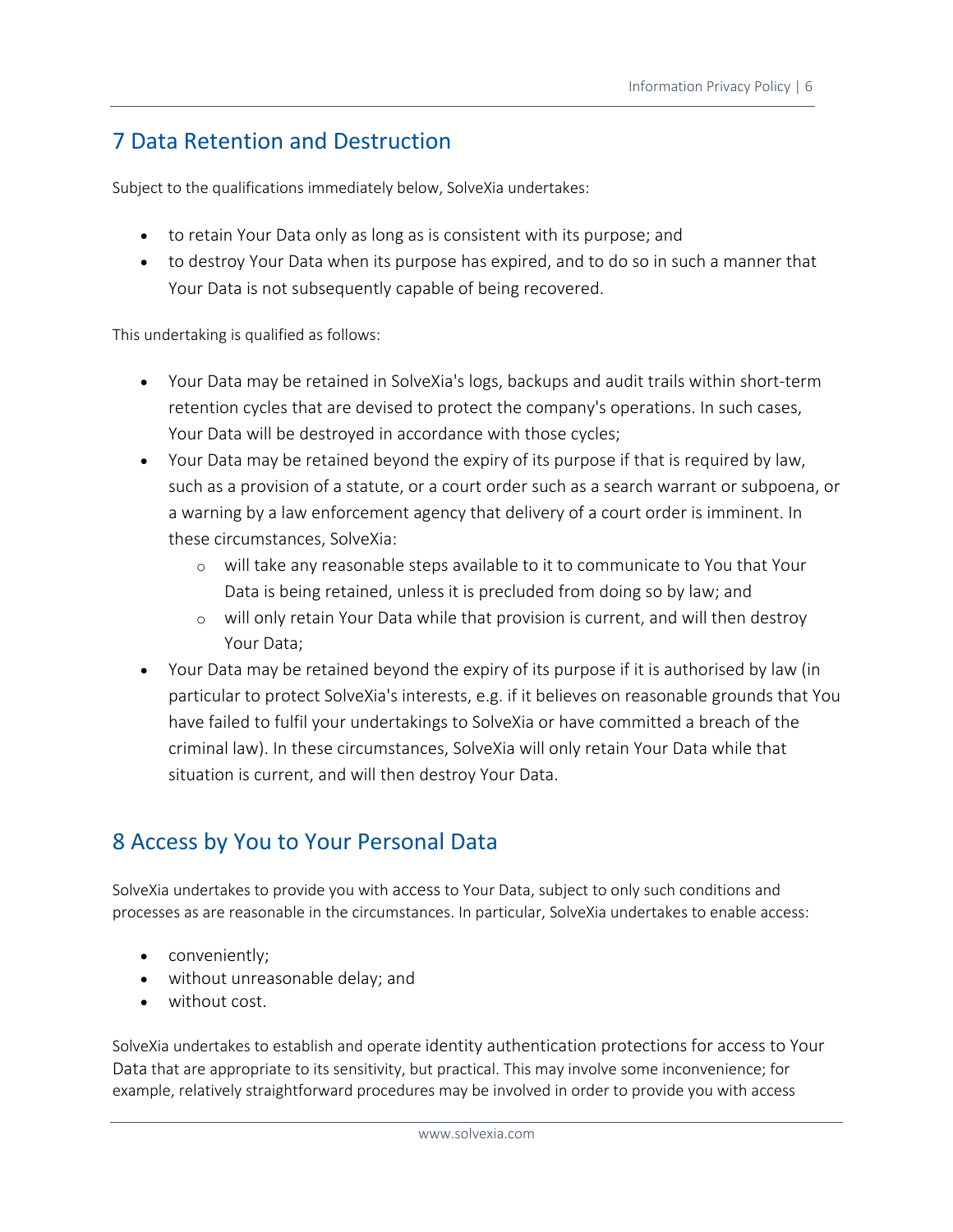through a channel that you have previously registered with SolveXia (such as a particular email-address), but may impose more onerous procedures if you wish to use some other channel.

In the event that you dispute some aspect of Your Data, SolveXia undertakes to take reasonable steps in relation to the amendment, supplementation or deletion of Your Data.

You undertake:

- not to seek access for frivolous purposes, or unreasonably frequently;
- to accept that deletion of some data may not be consistent with the provision of particular services by SolveXia to you.

#### 9 Information about Data-Handling Practices

SolveXia undertakes to make information available to you about the manner in which SolveXia handles your data:

- in general terms, in a readily accessible manner; and
- in more specific terms, on request.

Where Your Data is disclosed to a contractor, SolveXia undertakes to make information available to you on request about the manner in which SolveXia's contractors handle your data.

SolveXia undertakes to ensure that the information provided is meaningful and addresses your concerns.

You undertake:

- not to seek such information for frivolous purposes, or unreasonably frequently; and
- to accept that the disclosure of excessive detail may harm the security of Your Data and SolveXia's business processes, and may harm SolveXia's commercial interests.

#### 10 Handling of Enquiries, General Concerns and Complaints

If you have enquiries, general concerns or complaints about these Terms, or about SolveXia's behaviour in relation to these Terms, you undertake:

- to communicate them in the first instance:
	- o to SolveXia only;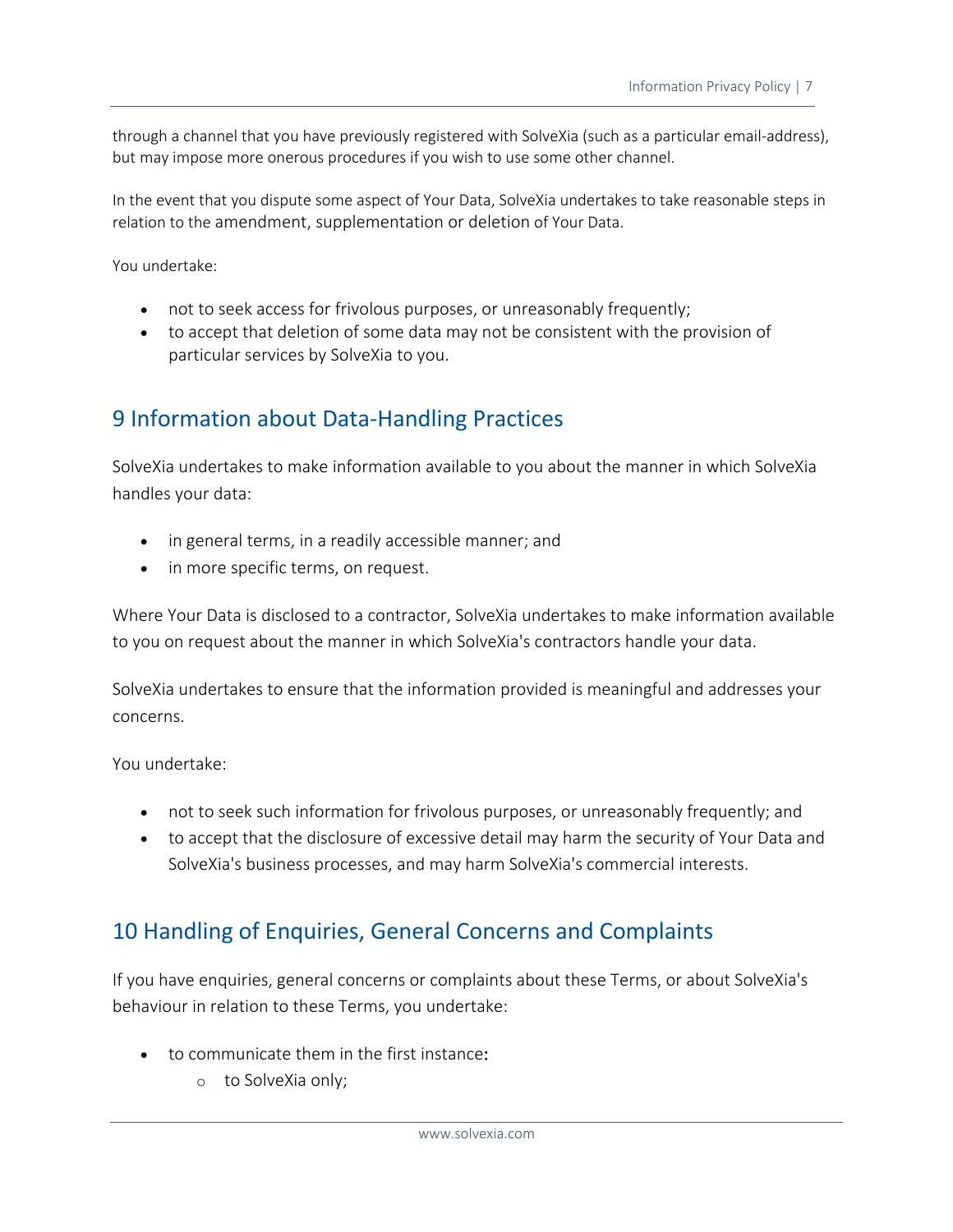- o in sufficient detail;
- o through a channel made available by SolveXia for that purpose;

SolveXia undertakes:

- to provide one or more channels for communications to SolveXia, which are convenient to users;
- to promptly provide acknowledgement of the receipt of communications, including the provision of a copy of the communication, the date and time it was registered, and SolveXia's reference-code for the communication;
- to promptly provide a response to the communication, in an appropriate and meaningful manner.

You further undertake to not pursue SolveXia through any Regulator or the media:

- until and unless SolveXia has had a reasonable opportunity to respond to the initial communication; and
- while SolveXia and you are conducting a meaningful dialogue about the matter.

#### 11 Enforcement

SolveXia declares that its undertakings in these Terms are intended to create legal obligations, and that those obligations are intended to be enforceable under appropriate laws in appropriate jurisdictions. These include laws relating to data protection, privacy, fair trading, corporations and criminal laws.

You undertake to seek enforcement only in a jurisdiction that is relevant to the transactions that have taken place between You and SolveXia, in particular the jurisdiction in which you live or in which you performed the relevant acts and the jurisdiction in which SolveXia is domiciled or performed the relevant acts.

# 12 Changes to These Privacy Undertakings

SolveXia undertakes:

• not to unilaterally make any material change to these Terms in a manner that reduces the protections for Your Data;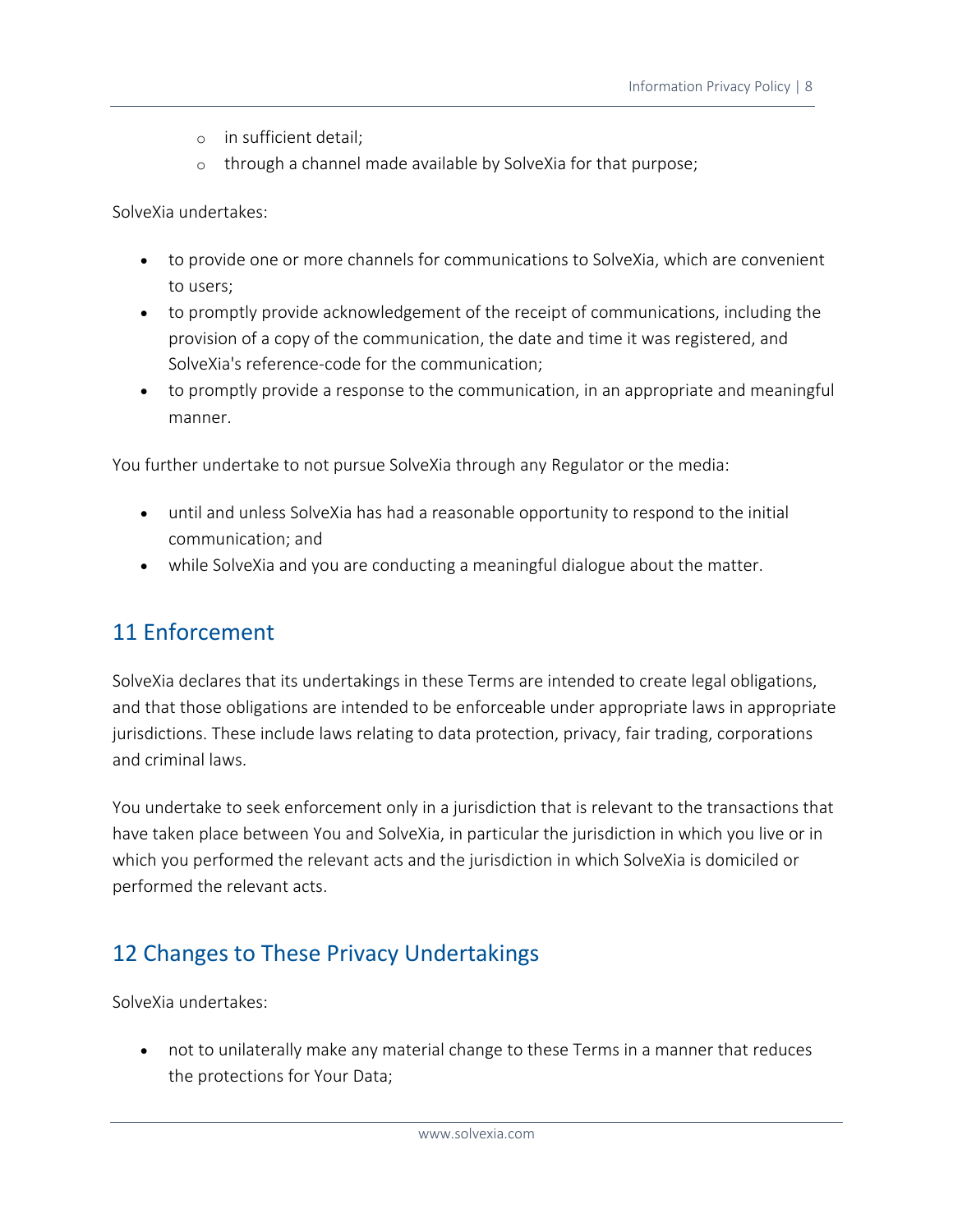- to take all practicable steps to prevent any company that acquires this company or any of its relevant assets from materially changing the Terms applicable to Your Data in a manner that reduces the protections for Your Data;
- where it is considering making changes to these Terms, or creating more specific Terms relating to specific services, to consult with appropriate representative and advocacy organisations;
- where it makes changes to these Terms, to ensure that the differences between successive versions are readily accessible;
- to maintain all prior versions of these Terms in such a manner that they are dated and readily accessible.

| Date    | Amended / Reviewed<br>by | Reviewed / Approved<br>by | Reviewed / Approved<br>by |
|---------|--------------------------|---------------------------|---------------------------|
| 3Mar14  | James Simpson            | Mark Schneider            | Jonathan Glass            |
| 10Sep14 | Paul Cartwright          | Mark Schneider            | Jonathan Glass            |
| 26Mar15 | Paul Cartwright          | Mark Schneider            | Jonathan Glass            |
| 16Sep15 | Paul Cartwright          | Mark Schneider            | Jonathan Glass            |
| 24Mar16 | Paul Cartwright          | Mark Schneider            | Jonathan Glass            |
| 21Sep16 | Paul Cartwright          | Mark Schneider            | Jonathan Glass            |
| 19May17 | Paul Cartwright          | Mark Schneider            | Jonathan Glass            |
| 28Nov17 | Paul Cartwright          | Mark Schneider            | Jonathan Glass            |

#### 13 Reviews